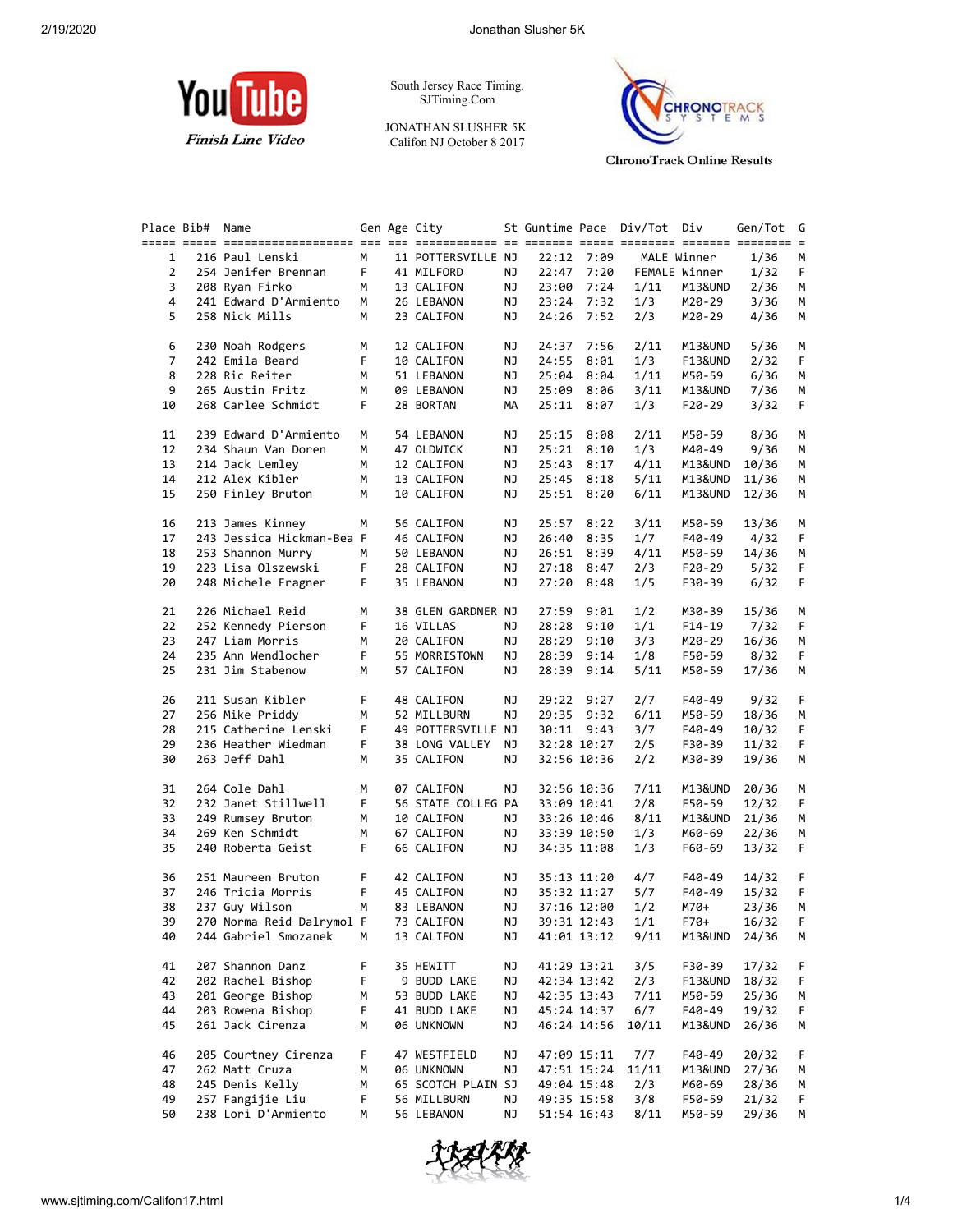2/19/2020 Jonathan Slusher 5K

| Place Bib# | Name                      |    | Gen Age City       |     |                  |             | St Guntime Pace Div/Tot | Div     | Gen/Tot G |     |
|------------|---------------------------|----|--------------------|-----|------------------|-------------|-------------------------|---------|-----------|-----|
|            |                           |    |                    |     |                  |             | escesse esses essesses  |         |           |     |
| 51         | 227 Jill Reiter           | F. | 50 LEBANON         | NJ  |                  | 51:54 16:43 | 4/8                     | F50-59  | 22/32     | - F |
| 52         | 229 Laurel Reiter         | F  | 22 LEBANON         | NJ  |                  | 51:55 16:43 | 3/3                     | F20-29  | 23/32     | - F |
| 53         | 222 Arianna Nguyen        | F  | 13 EAST STROUDS PA |     |                  | 53:21 17:11 | 3/3                     | F13&UND | 24/32     | - F |
| 54         | 204 Laura Calascione      | F. | 37 KINNELON        | ΝJ  |                  | 53:30 17:13 | 4/5                     | F30-39  | 25/32     | -F  |
| 55         | 225 Rachel Posavetz       | F. | 30 CALIFON         | ΝJ  |                  | 54:44 17:37 | 5/5                     | F30-39  | 26/32     | -F  |
| 56         | 267 Karen Parsons         | F. | 52 CALIFON         | ΝJ  |                  | 54:49 17:39 | 5/8                     | F50-59  | 27/32     | - F |
|            |                           |    |                    |     |                  |             |                         |         |           |     |
| 57         | 266 Christopher Parsons M |    | 52 CALIFON         | ΝJ  |                  | 54:50 17:39 | 9/11                    | M50-59  | 30/36     | M   |
| 58         | 206 Tim Cirenza           | M  | 48 WESTFIELD       | ΝJ  |                  | 55:47 17:58 | 2/3                     | M40-49  | 31/36     | M   |
| 59         | 209 Brian Friedlander     | M  | 61 PORT MURRAY     | NJ  |                  | 56:11 18:05 | 3/3                     | M60-69  | 32/36     | M   |
| 60         | 210 Helene Friedlander F  |    | 59 PORT MURRAY     | NJ. |                  | 56:15 18:07 | 6/8                     | F50-59  | 28/32     | F   |
| 61         | 233 Jackie Tridente       | F. | 67 LONG VALLEY     | NJ. | 56:16 18:07      |             | 2/3                     | F60-69  | 29/32     | -F  |
| 62         | 255 Joseph Tarallo        | M  | 56 FLANDERS        | ΝJ  |                  | 57:45 18:36 | 10/11                   | M50-59  | 33/36     | M   |
| 63         | 221 Lyly Nguyen           | F  | 50 EAST STROUDS PA |     |                  | 58:43 18:54 | 7/8                     | F50-59  | 30/32     | - F |
| 64         | 220 Hien Nguyen           | M  | 43 KINNELON        | ΝJ  |                  | 58:43 18:54 | 3/3                     | M40-49  | 34/36     | M   |
| 65         | 259 Leslie Chimileski     | F. | 69 CALIFON         |     | NJ 1:01:30 19:48 |             | 3/3                     | F60-69  | 31/32     | F   |
| 66         | 260 Martin Winkler        | м  | 71 CHESTER         |     | NJ 1:01:32 19:49 |             | 2/2                     | M70+    | 35/36     | M   |
| 67         | 219 Judy Mushlitz         | F. | 55 NORTHAMPTON     |     | PA 1:04:33 20:47 |             | 8/8                     | F50-59  | 32/32     | -F  |
| 68         | 218 Walt Mushlitz         | M  | 56 NORTHAMPTON     |     | PA 1:04:35 20:48 |             | 11/11                   | M50-59  | 36/36     | M   |



### OVERALL WINNERS - 5K TOP 1 SCORE

#### TOP MALE FINISHERS

| Place Bib# Name |                       | Ag City            |     | St Time |
|-----------------|-----------------------|--------------------|-----|---------|
|                 |                       |                    |     |         |
| $\mathbf{1}$    | 216 Paul Lenski       | 11 POTTERSVILLE NJ |     | 22:12   |
| 2               | 208 Ryan Firko        | 13 CALIFON         | NJ. | 23:00   |
| 3               | 241 Edward D'Armiento | 26 LEBANON         | N J | 23:24   |

#### TOP FEMALE FINISHERS

|               | Place Bib# Name |                       | Ag City    |     | St Time |
|---------------|-----------------|-----------------------|------------|-----|---------|
|               |                 |                       |            |     |         |
|               |                 | 1 254 Jenifer Brennan | 41 MILFORD | NJ. | 22:47   |
| $\mathcal{P}$ |                 | 242 Emila Beard       | 10 CALIFON | N J | 24:55   |
|               | 3               | 268 Carlee Schmidt    | 28 BORTAN  | MΑ  | 25:11   |



---------------------------------------------------------------------------- WALK RESULTS

----------------------------------------------------------------------------

|               | 49:35 | 257 Fangijie Liu       | F 56 |
|---------------|-------|------------------------|------|
| $\mathcal{P}$ | 51:54 | 238 Lori D'Armiento    | M 56 |
| 3.            | 56:11 | 209 Brian Friedlander  | M 61 |
| Δ.            | 56:15 | 210 Helene Friedlander | F 59 |



# 5K AGE-GROUP RESULTS

MALE AGE GROUP: 1 - 13 (3 WINNERS)

Place Bib# Name Age City St Time ===== ===== =================== === ============ == =======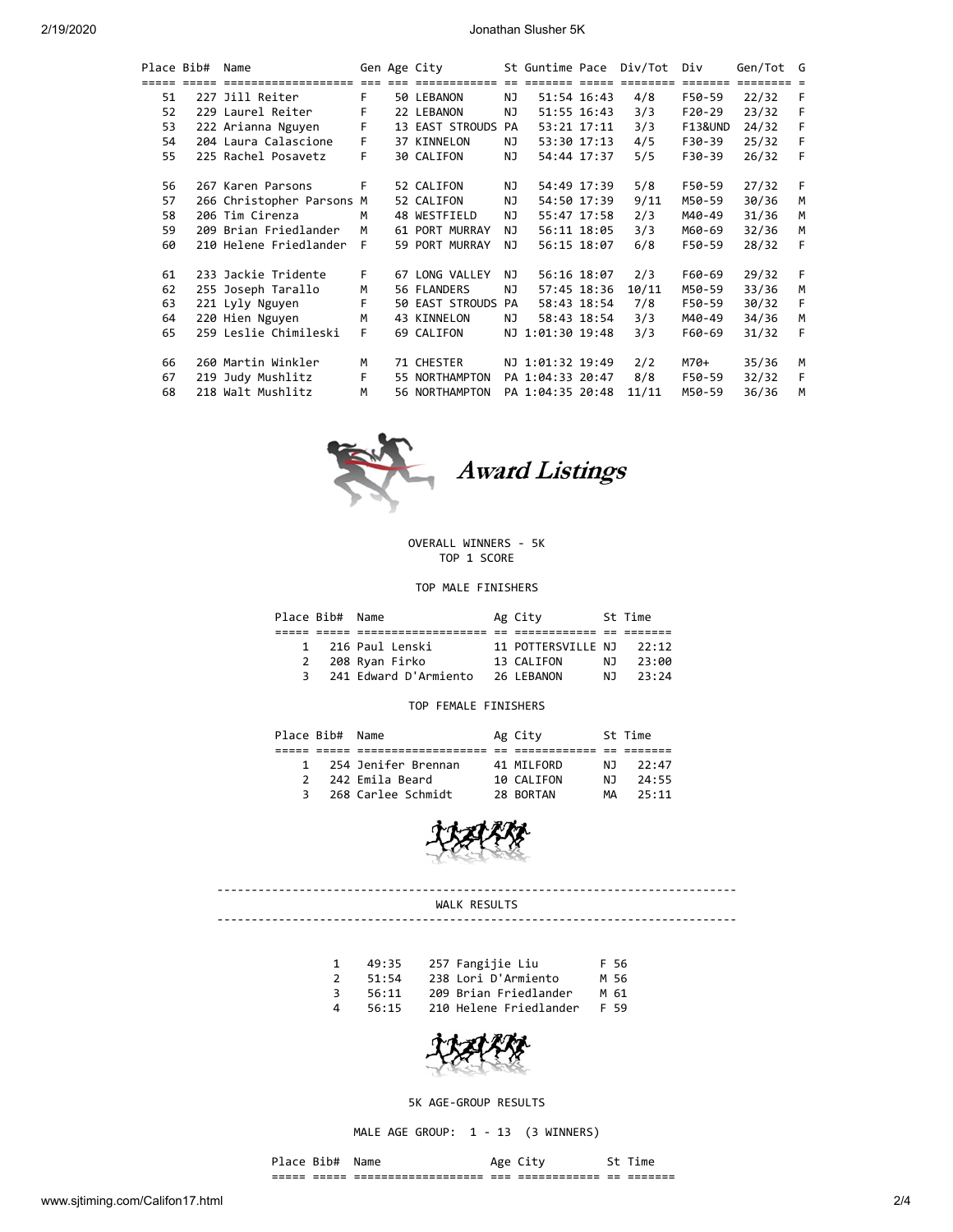#### 2/19/2020 Jonathan Slusher 5K

| 1 208 Ryan Firko   | 13 CALIFON |     | NJ 23:00 |
|--------------------|------------|-----|----------|
| 2 230 Noah Rodgers | 12 CALIFON | N J | 24:37    |
| 3 265 Austin Fritz | 09 LEBANON | N J | 25:09    |
| 4 214 Jack Lemley  | 12 CALIFON | N J | 25:43    |
| 5 212 Alex Kibler  | 13 CALIFON | NJ. | 25:45    |

FEMALE AGE GROUP: 1 - 13 (3 WINNERS)

|   | Place Bib# Name |                                       | Age City           |     | St Time |
|---|-----------------|---------------------------------------|--------------------|-----|---------|
|   |                 |                                       |                    |     |         |
| 1 |                 | 242 Emila Beard                       | 10 CALIFON         | NJ. | 24:55   |
|   |                 | 2 202 Rachel Bishop                   | 9 BUDD LAKE        | N J | 42:34   |
|   |                 | 3 222 Arianna Nguyen                  | 13 EAST STROUDS PA |     | 53:21   |
|   |                 | FEMALE AGE GROUP: 14 - 19 (3 WINNERS) |                    |     |         |

Place Bib# Name Mage City St Time ===== ===== =================== === ============ == ======= 1 252 Kennedy Pierson 16 VILLAS NJ 28:28

MALE AGE GROUP: 20 - 29 (3 WINNERS)

|                | Place Bib# Name |                       | Age City   |     | St Time |
|----------------|-----------------|-----------------------|------------|-----|---------|
|                |                 |                       |            |     |         |
| $\mathbf{1}$   |                 | 241 Edward D'Armiento | 26 LEBANON | NJ. | -23:24  |
| $\overline{2}$ |                 | 258 Nick Mills        | 23 CALIFON | NJ. | 24:26   |
| 3              |                 | 247 Liam Morris       | 20 CALIFON | NJ. | 28.29   |

FEMALE AGE GROUP: 20 - 29 (3 WINNERS)

|               | Place Bib# Name |                    | Age City   |     | St Time |  |
|---------------|-----------------|--------------------|------------|-----|---------|--|
|               |                 |                    |            |     |         |  |
| 1             |                 | 268 Carlee Schmidt | 28 BORTAN  | MA  | 25:11   |  |
| $\mathcal{P}$ |                 | 223 Lisa Olszewski | 28 CALIFON | NJ. | 27:18   |  |
| 3             |                 | 229 Laurel Reiter  | 22 LEBANON | NJ. | 51:55   |  |
|               |                 |                    |            |     |         |  |

MALE AGE GROUP: 30 - 39 (3 WINNERS)

|  | Place Bib# Name |                    | Age City                 |     | St Time |  |
|--|-----------------|--------------------|--------------------------|-----|---------|--|
|  |                 |                    |                          |     |         |  |
|  |                 | 1 226 Michael Reid | 38 GLEN GARDNER NJ 27:59 |     |         |  |
|  |                 | 263 Jeff Dahl      | 35 CALTEON               | N T | 32:56   |  |

FEMALE AGE GROUP: 30 - 39 (3 WINNERS)

|                | Place Bib# Name |                      | Age City       |     | St Time |  |
|----------------|-----------------|----------------------|----------------|-----|---------|--|
|                |                 |                      |                |     |         |  |
| $\mathbf{1}$   |                 | 248 Michele Fragner  | 35 LEBANON     | NJ. | 27:20   |  |
| $\overline{2}$ |                 | 236 Heather Wiedman  | 38 LONG VALLEY | NJ. | 32:28   |  |
| 3              |                 | 207 Shannon Danz     | 35 HEWITT      | NJ  | 41:29   |  |
| 4              |                 | 204 Laura Calascione | 37 KINNELON    | NJ. | 53:30   |  |
| 5.             |                 | 225 Rachel Posavetz  | 30 CALIFON     | NJ. | 54:44   |  |
|                |                 |                      |                |     |         |  |

MALE AGE GROUP: 40 - 49 (3 WINNERS)

|               | Place Bib# Name |                     | Age City     |     | St Time |
|---------------|-----------------|---------------------|--------------|-----|---------|
|               |                 |                     |              |     |         |
| $\mathbf{1}$  |                 | 234 Shaun Van Doren | 47 OLDWICK   | NJ. | 25:21   |
| $\mathcal{P}$ |                 | 206 Tim Cirenza     | 48 WESTFIELD | NJ. | 55:47   |
| 3             |                 | 220 Hien Nguyen     | 43 KINNELON  | NJ. | 58:43   |

# FEMALE AGE GROUP: 40 - 49 (3 WINNERS)

|                | Place Bib# Name |                                    | Age City           |     | St Time |  |
|----------------|-----------------|------------------------------------|--------------------|-----|---------|--|
|                |                 |                                    |                    |     |         |  |
| 1              |                 | 243 Jessica Hickman-Bea 46 CALIFON |                    | NJ. | 26:40   |  |
| $\mathcal{P}$  |                 | 211 Susan Kibler                   | 48 CALIFON         | N J | 29:22   |  |
| 3              |                 | 215 Catherine Lenski               | 49 POTTERSVILLE NJ |     | 30:11   |  |
| $\overline{a}$ |                 | 251 Maureen Bruton                 | 42 CALIFON         | NJ. | 35:13   |  |
| 5.             |                 | 246 Tricia Morris                  | 45 CALIFON         | N J | 35:32   |  |

MALE AGE GROUP: 50 - 59 (3 WINNERS)

| Place Bib# Name |                       | Age City   |     | St Time |
|-----------------|-----------------------|------------|-----|---------|
|                 |                       |            |     |         |
|                 | 1 228 Ric Reiter      | 51 LEBANON | NJ. | 25:04   |
|                 | 239 Edward D'Armiento | 54 LEBANON | N J | 25:15   |
|                 |                       |            |     |         |